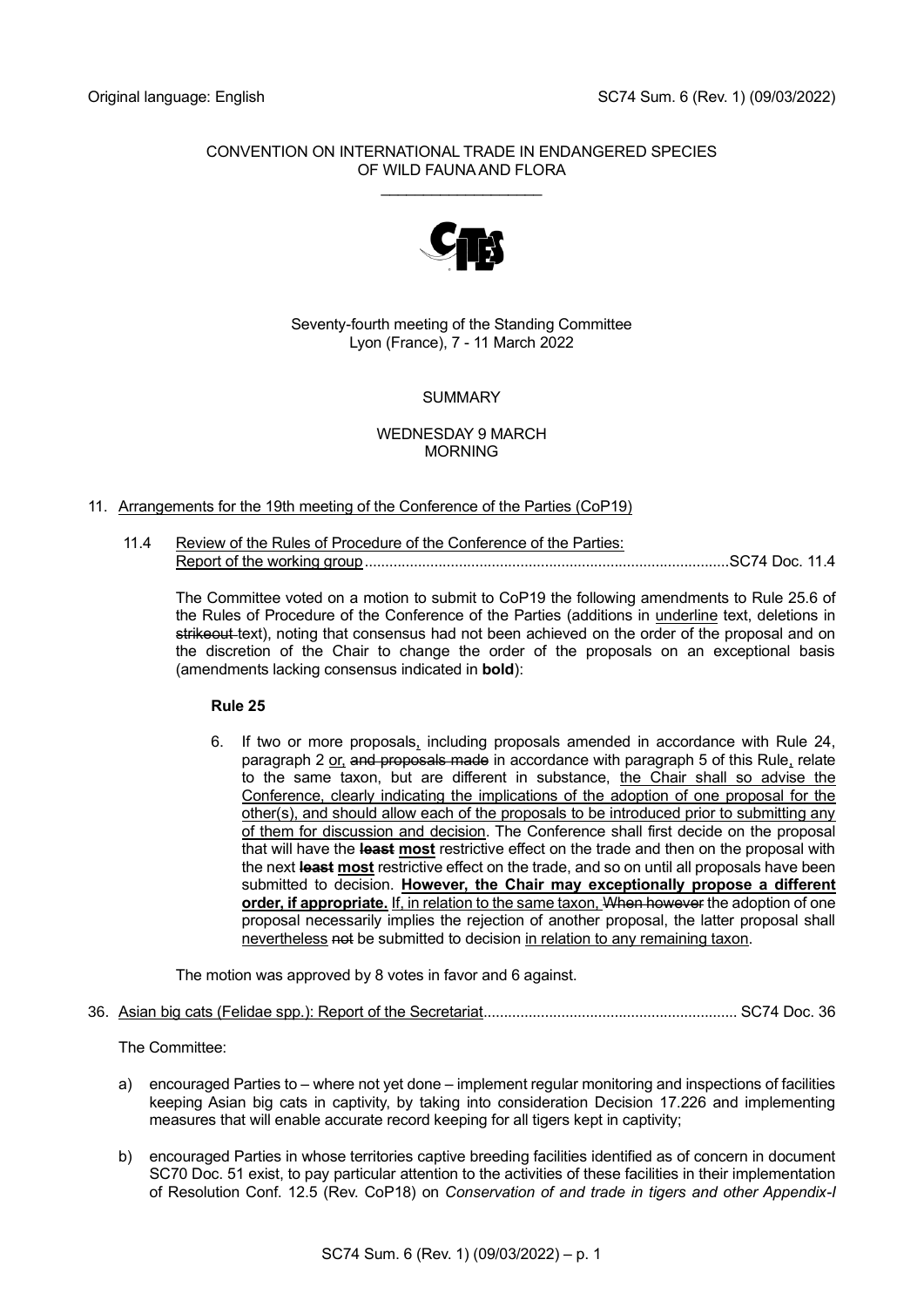*Asian big cat species* and Decision 17.226, and to take swift and decisive action concerning any unauthorized or illegal activities that may be detected;

- c) encouraged all Parties that have made seizures of tiger skins within their territories to implement Decision 18.103;
- d) encouraged Parties affected by illegal trade in Asian big cat specimens to remind their national authorities responsible for wildlife law enforcement about the field pocket *Guide for law enforcement agencies to combat illegal trade in Asian big cat specimens*, available electronically in the CITES Virtual College, and to request hard copies from the Secretariat, where needed, to be made available to relevant authorities;
- e) welcome the funding from the United Kingdom of Great Britain and Northern Ireland for some of the Secretariat's missions anticipated by Decision 18.108, paragraph a); and
- f) requested the Secretariat to work with the Standing Committee Chair to propose to CoP19 the renewal of Decisions 18.100 to 18.109, 17.226 and 14.69.
- 74. African lions (*Panthera leo*): Report of the Secretariat................................................................ SC74 Doc. 74

The Committee noted document SC74 Doc. 74 and the comments made on the importance of good collaboration with African lion range States. The Committee agreed to propose in its report to CoP19 an extension or update of Decision 18.248. The Committee invited the Secretariat to assist the Chair of the Standing Committee in the production of this report for CoP19 to promote good coordination with its own reports on this matter required under Decisions 18.244 and 18.246.

75. Jaguars (*Panthera onca*): Report of the Secretariat ................................................................... SC74 Doc. 75

The Committee:

- a) noted the main findings and conclusions of the jaguar study contained in Annex 2 to document SC74 Doc. 75;
- b) agreed to submit to CoP19 the following amended draft decisions:

### *19.AA Directed to Parties, especially those that are range States of the jaguar, and relevant stakeholders*

Parties, especially those that are range States of the jaguar, and relevant stakeholders are encouraged to:

- a) urgently adopt comprehensive legislation and enforcement controls aimed at eliminating the poaching of jaguars and illegal trade in their parts and derivatives, including online sales of specimens;
- b) include the jaguar as a priority species to be targeted as part of enforcement operations, measures and controls deployed to respond to and address wildlife crime;
- c) ensure that any illegal domestic and international trade in jaguar specimens detected are included in annual illegal trade reports in accordance with Resolution Conf. 11.17 (Rev. CoP18) on *National reports*;
- d) promote the design and implementation of conservation corridors between range countries of the jaguar, strengthening cooperation mechanisms on a local, national and regional level in order to promote good conservation practices; channel investments to the conservation of the species; reduce the threats to the connectivity of its habitats; and strengthen the capacities of the main players involved, including by mobilizing Global Environment Facility (GEF) funding for this purpose;
- e) support the development of the proposal for establishing a long-term system for monitoring illegal killing of jaguars, associated illegal trade in their part and derivatives and other key aspects related to jaguar conservation;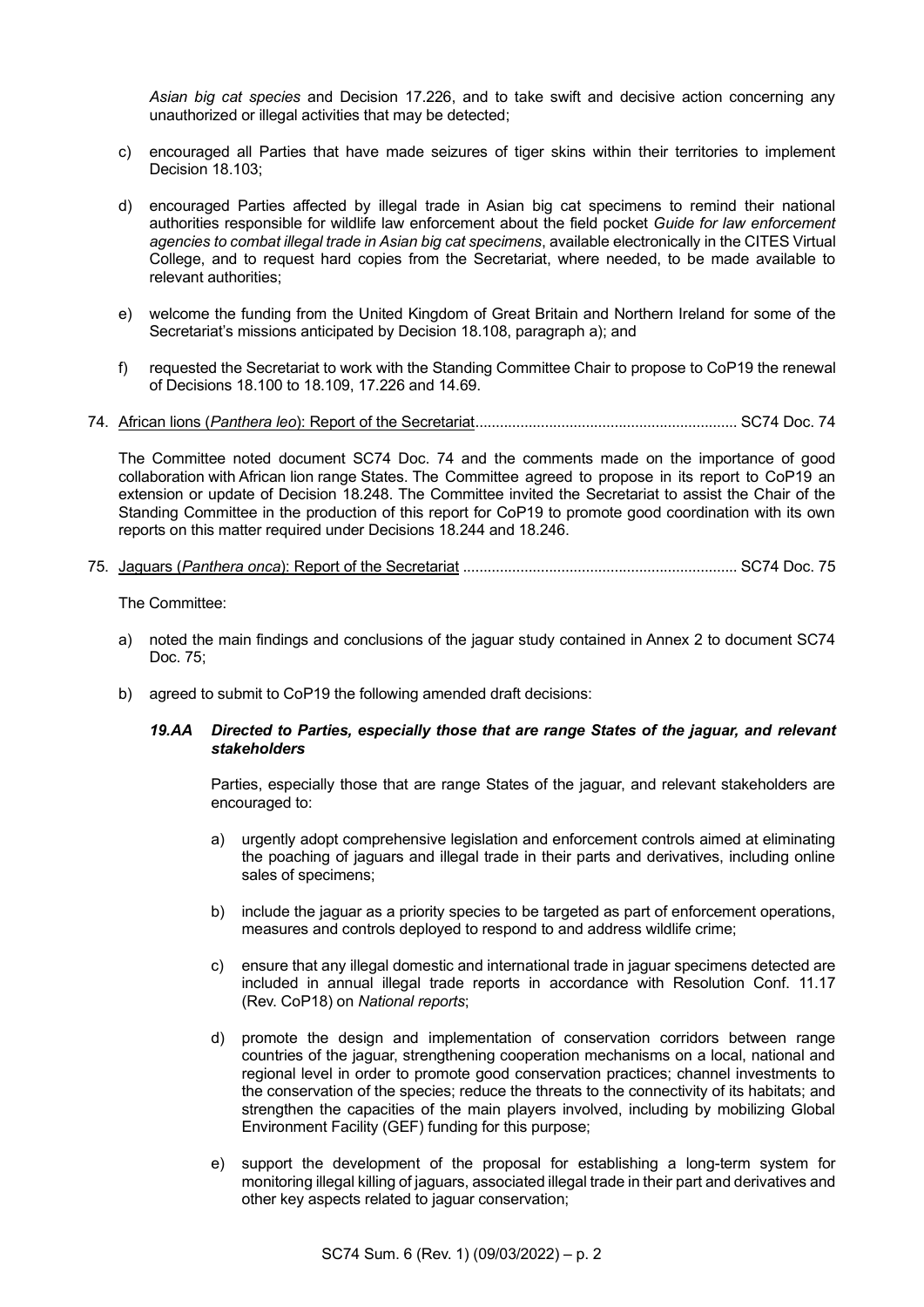- f) raise awareness about the importance of the jaguar and its protection status, its role in the ecosystem and the threats it faces, including illegal trade;
- g) participate in the meeting of jaguar range States referred to in paragraph c) of Decision 19.BB, and other events as appropriate, in order to share experiences and knowledge about the priority issues identified to combat illegal trade in jaguars;
- h) recognize the jaguar as the flagship species of its range countries so that the protection and conservation of the species and its habitat becomes a joint priority; and
- i) provide information to the Secretariat on the measures and activities they undertook to implement the actions directed to them under this Decision.

### *Directed to the Secretariat*

- *19.BB* The Secretariat shall, subject to the availability of external funding, cooperate with the Secretariat of the Convention on Migratory Species and the Coordination Committee for the 2030 Jaguar Conservation Roadmap for the Americas led by the United Nations Development Programme with a view to:
	- a) integrate and align conservation efforts, demand reduction strategies, behaviour change and livelihood alternatives to prevent illegal killing of jaguars and associated illegal trade in jaguar part and derivatives;
	- b) develop a proposal for establishing a long-term system for monitoring illegal killing of jaguars, associated illegal trade in their part and derivatives and other key aspects related to jaguar conservation;
	- c) convene a meeting of jaguar range States to:
		- i) identify opportunities for cross-border collaboration and regional cooperation, joint actions, and resource mobilisation aimed at reducing habitat loss, habitat fragmentation and human-animal conflict, and preventing the illegal killing of and illegal trade in jaguars;
		- ii) review options for an intergovernmental platform aimed to support jaguar conservation and combating the poaching and illegal trade in jaguars through a continental action plan;
		- iii) review the Secretariat's proposal for establishing a long-term system for monitoring poaching and other key aspects related to jaguar conservation, referred to under paragraph b) of the present Decision; and
		- iv) promote the reporting of any illegal domestic and international trade in jaguar specimens in CITES annual illegal trade reports in accordance with Resolution Conf. 11.17 (Rev. CoP18) on *National reports*.
- *19.CC* The Secretariat shall:
	- a) support Parties in their implementation of Decision 19.AA; and
	- b) report on the implementation of the Decisions 19.AA and 19.BB to the Standing Committee and the Conference of the Parties with recommendations as appropriate.

#### *19.DD Directed to the Standing Committee*

The Standing Committee shall review the implementation of Decision 19.BB as well as the report and recommendations of the Secretariat under Decision 19.CC and make recommendations to range States, transit and destination countries, as appropriate and to the Secretariat for inclusion in the Secretariat's report to the Conference of the Parties under Decision 19.CC.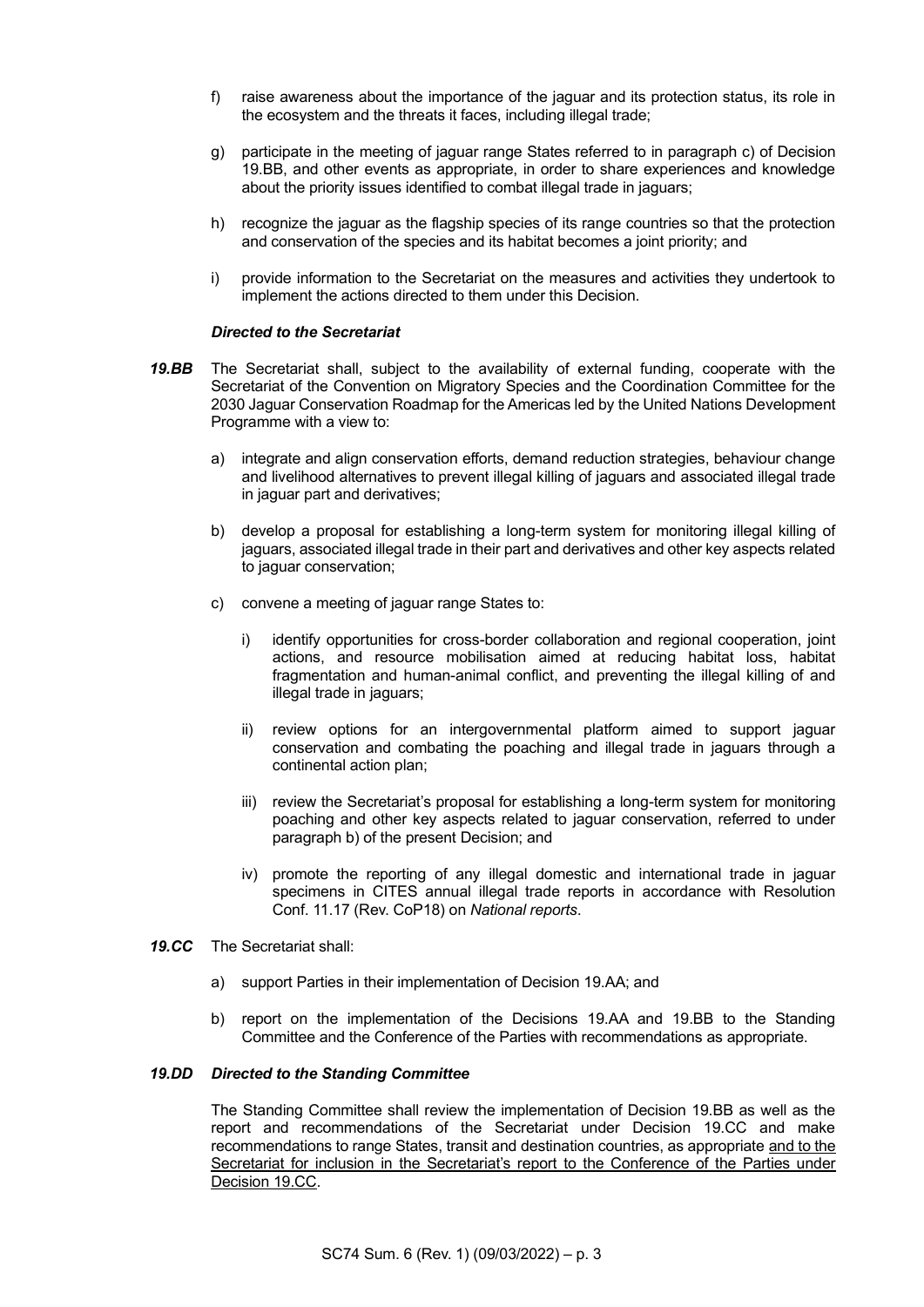- c) requested the Secretariat to further engage in consultations with jaguar range States, destination countries, the host of the next Conference of the Parties, the Chair of the Animals Committee, the Secretariat of the Convention on Migratory Species and the Coordination Committee for the 2030 Jaguar Conservation Roadmap for the Americas led by the United Nations Development Programme, and other relevant stakeholders with the aim of maintaining the momentum. Consultations should focus in particular on the development of a proposal to establish a long-term system for monitoring illegal killing of jaguars, associated illegal trade in their parts and derivatives, and other key aspects related to jaguar conservation, and on the purposes and characteristics of demand for illegal jaguar body parts in destination countries which constitute a key area for further investigation.
- 62. Illegal trade in cheetahs (*Acinonyx jubatus*)................................................................................ SC74 Doc. 62

The Committee noted with appreciation document SC74 Doc. 62, expressed its concern about the ongoing illegal trade in cheetahs and invited Ethiopia, Kenya, Somalia and Yemen, as well as other interested Parties, to submit to CoP19 draft decisions on illegal trade in cheetahs.

69. CITES Big Cats Task Force (Felidae spp.): Report of the Secretariat ................................................................................................ SC74 Doc. 69 (Rev. 1)

The Committee established an in-session drafting group with the mandate to incorporate the edits proposed on the floor by Canada, China, Poland, the United Republic of Tanzania and the United States of America to the terms of reference and *modus operandi* for the CITES Big Cats Task Force in the Annex to document SC74 Doc. 69 (Rev. 1). The membership of the drafting group was agreed as follows: Poland (Chair), Canada, China, the United Republic of Tanzania and the United States of America.

37. Rhinoceroses (Rhinocerotidae spp.): Report of the Secretariat ................................................. SC74 Doc. 37

The Committee:

- a) noted the reports received from Namibia, South Africa, Viet Nam and Zimbabwe, and thanked these Parties for the reports submitted;
- b) noted the oral updates provided by China and Namibia;
- c) agreed to submit to CoP19 the following amendments to paragraph 7. e) and 8 in Resolution Conf. 9.14 (Rev. CoP17) on *Conservation of and trade in African and Asian rhinoceroses*:
	- *7. DIRECTS the Secretariat, prior to each meeting of the Conference of the Parties, and pending external funding, to commission the IUCN/SSC African and Asian Rhino Specialist Groups and TRAFFIC to submit a report to the Secretariat on*

*[…]*

- *e) enforcement issues, including information on challenges and best practices associated with addressing rhinoceros poaching and horn trafficking,*
- *[…]*
- *8. REQUESTS the IUCN/SSC African and Asian Rhino Specialist Groups and TRAFFIC to engage with range and implicated States as appropriate, including by conducting a survey focusing on range and implicated States and relevant experts, to gather information on challenges and best practices associated with addressing rhinoceros poaching and horn trafficking, as well as with the UNEP World Conservation Monitoring Centre, when producing the report, and to reflect the outcomes of these consultations and the survey in their reporting pursuant to this Resolution;*
- d) encouraged Parties to scale up efforts and make full use of the provisions under *Regarding the use of simplified procedures to issue permits and certificates* in Resolution Conf. 12.3 (Rev. CoP18) on *Permits and certificates*, to facilitate more frequent and effective sharing of samples associated with rhinoceros poaching and horn trafficking, for forensic analyses in support of investigations and addressing these crimes;